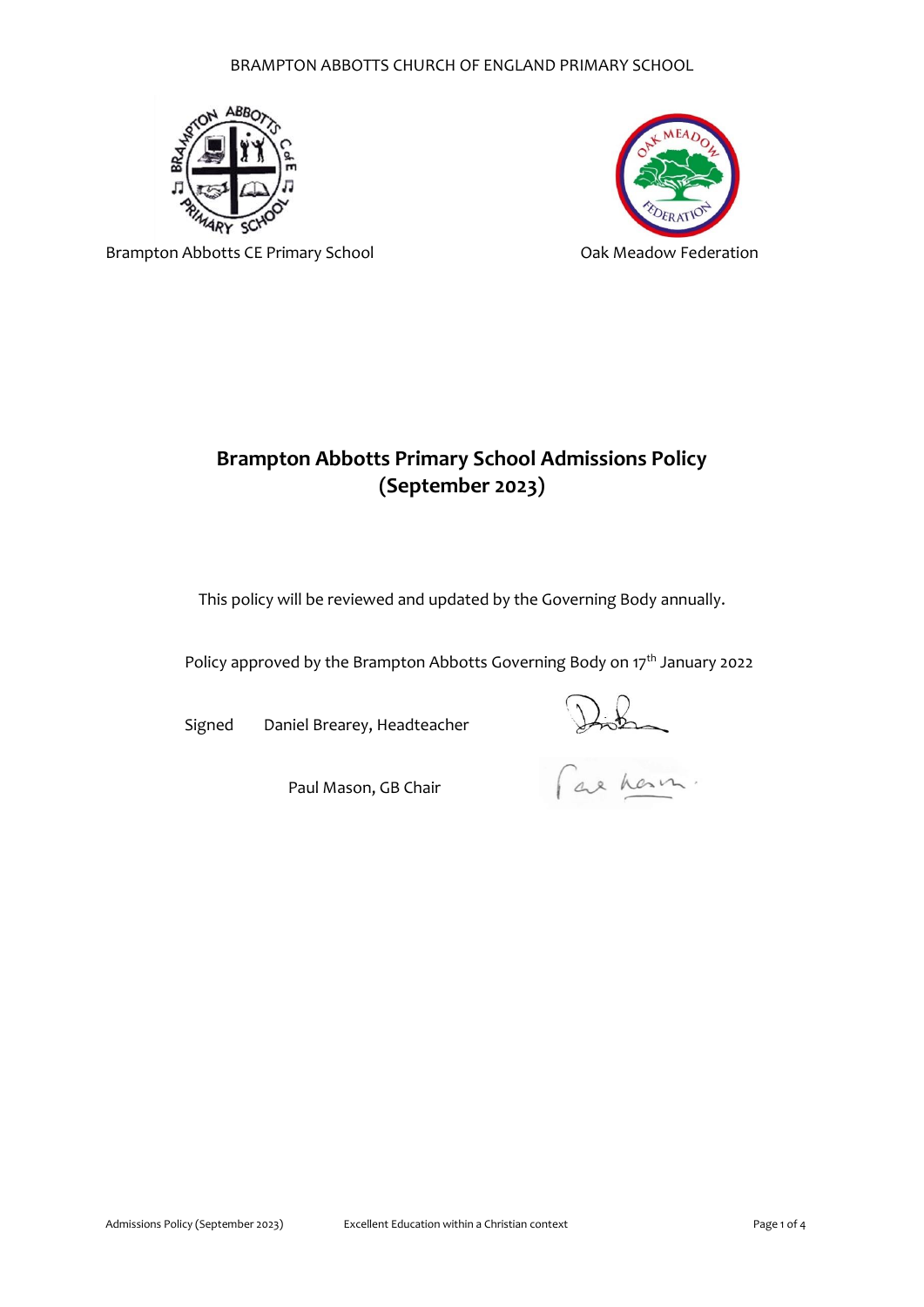# **Admissions policy Arrangements for Admissions for September 2023**

### **Which school will my child go to?**

Every parent has the right to choose the school for their child regardless of catchment areas or location.

Each school has a geographical area known as its Catchment Area. Brampton Abbotts Catchment Area lies within the following boundaries: How Caple crossroads to the north, Greytree to the south, Rudhall Farm to the east and the River Wye to the west. This means that the school actually lies outside its own catchment area.

Parents who live outside the catchment area can still state a preference for Brampton Abbotts C of E Primary School. In fact, most of our children live within walking distance of the school and outside the catchment area.

Parents considering sending their children to our school are encouraged to visit with their children during the school day to see the school within a working context. An appointment with the Head teacher can be made to organise this.

## **When will my child start school?**

Children do not legally have to start school until the term after their  $5<sup>th</sup>$  birthday. However, most schools within the area operate an admission policy offering all children to commence school in the autumn term within the academic year in which their  $5<sup>th</sup>$  birthday falls. This is known as the Reception year within the framework of the Foundation stage of education. At our school we encourage all Reception children to stagger the first 3 weeks of their first term with mornings, afternoons, mornings and lunchtimes and eventual full-time entry by the 4<sup>th</sup> week. This arrangement is flexible, and alternatives can be made in prior discussion with the head teacher or class teacher.

All children are offered a Taster Day in the summer term preceding their entry, when parents will have the opportunity to meet members of staff and learn a little about school procedures, reading, school activities and how they can be involved in school.

#### **How do we apply for a place?**

Parents/carers should read all of the information published on the Herefordshire Council website before making their application. Parents/carers should then complete their applications via the online process at [www.herefordshire.gov.uk/reception-class-admissions.](http://www.herefordshire.gov.uk/reception-class-admissions) If a parent is not able to apply online they can request a paper copy of the application form by telephoning 01432 260926 / 261574.

The Local Authority will then allocate places. The school and parents are notified of places in mid-April of the academic year before the autumn term the children are due to start school. Our school is fully inclusive and welcomes children of all abilities, regardless of race or religion.

Brampton Abbotts Primary School is a Voluntary Aided School. This means that the Governing Body is responsible for the admission of pupils to the school.

The overall capacity of the school has been determined to be 140 places, which means that up to 20 children can be admitted into the reception class each year. This figure of 20 is known as the Published Admissions Number (PAN) and is formally published by Herefordshire Local Authority in their Information for Parents' booklet.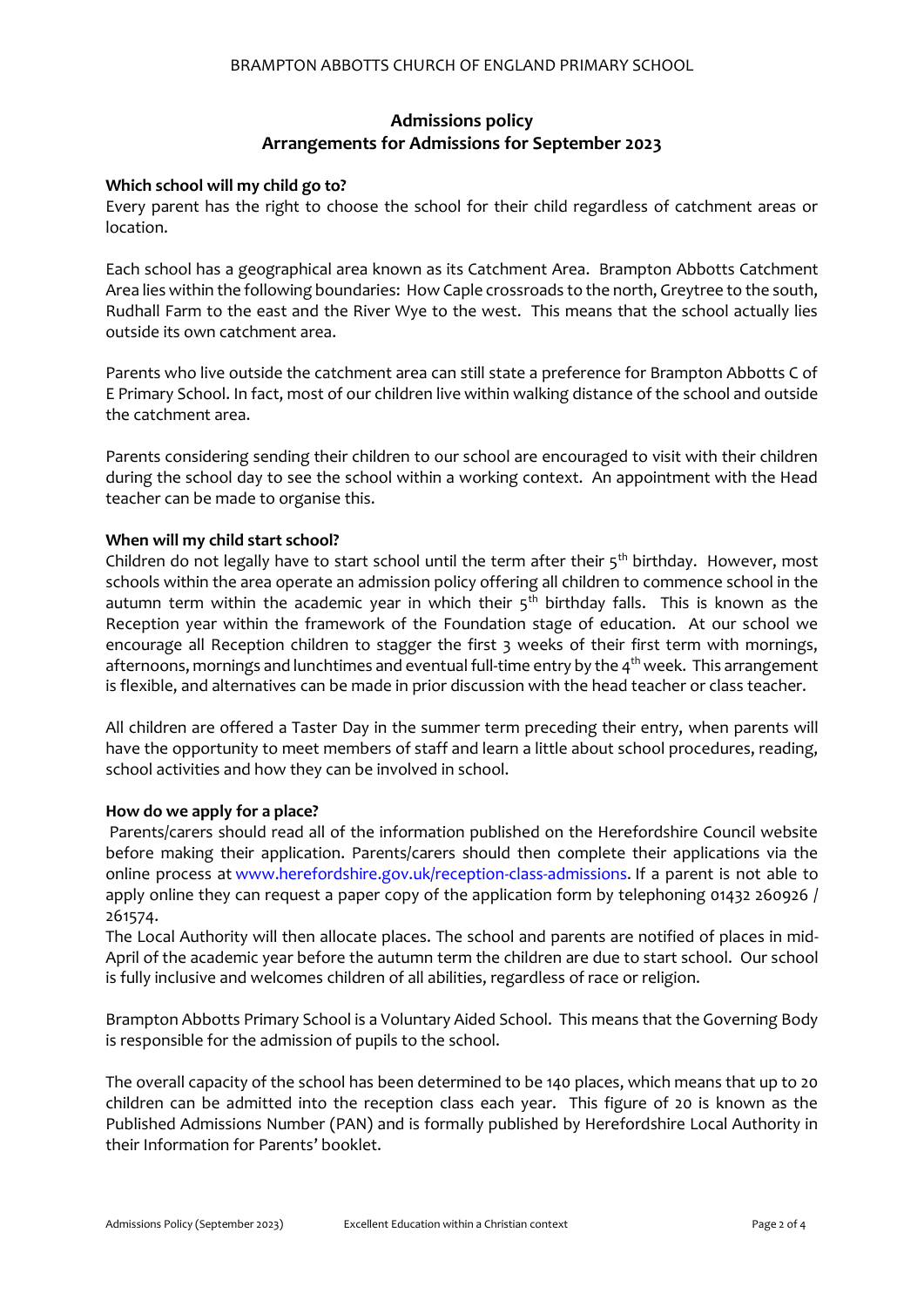#### **Oversubscription Criteria**

The school will admit children whose statement of special educational needs (SEN) or Education, Health and Care (EHC) plan names the school.

If the number of applications received is above the published admissions number, the Governing Body have decided that places will be allocated according to the following criteria, in strict order of priority:

1. Looked after children and children who were previously looked after but immediately after being looked after became subject to adoption, a child arrangements order, or special guardianship order.

A looked after child is a child who is in the care of a local authority in England or is being provided with accommodation by a local authority in England in the exercise of their social services functions.

- 2. Children who appear to have been in state care outside of England and ceased to be in state care as a result of being adopted. A child is regarded as having been in state care in a place outside of England if they were accommodated by a public authority, a religious organisation or any other provider of care whose sole purpose is to benefit society.
- 3. Children who have a sibling at the school both at the time of application for a place and when the younger child is due to commence school. A sibling connection refers to a brother or sister, half brother or sister, adopted brother or sister, step brother or sister, or a child of the parents/carers/carer's partner, and in every case the child should be living in the same family unit at the same address.
- 4. Children whose parents are actively involved in the worship of a Christian Church for twelve months immediately before an application is made and wish their children to be educated at a Church of England School. (This application must be supported by a completed 'Church Place Information Form' available from the School Office.)

In the event that during the period specified for attendance at worship the church has been closed for public worship and has not provided alternative premises for that worship, the requirements of these admissions arrangements in relation to attendance will only apply to the period when the church or alternative premises have been available for public worship.

- 5. Children with particular medical, social or educational needs. Independent written confirmation from a medical or other relevant professional should be submitted at the time of application, detailing why Brampton Abbotts is the most suitable school for the child.
- 6. Children who live nearest to the school by the shortest available walking route using a road and/or made up footpath from the front door of the child's address (including flats) to the main entrance of the school. Distance will be measured using the Local Authority's computerised digital map measuring system.

In cases where there is doubt of the home address, or where the child lives between two homes (split families) or other relevant circumstances, proof of the home address must be provided to the school to confirm the address on the application form. Home address will be the address that complies with the above at the Local Authority's closing date of applications.